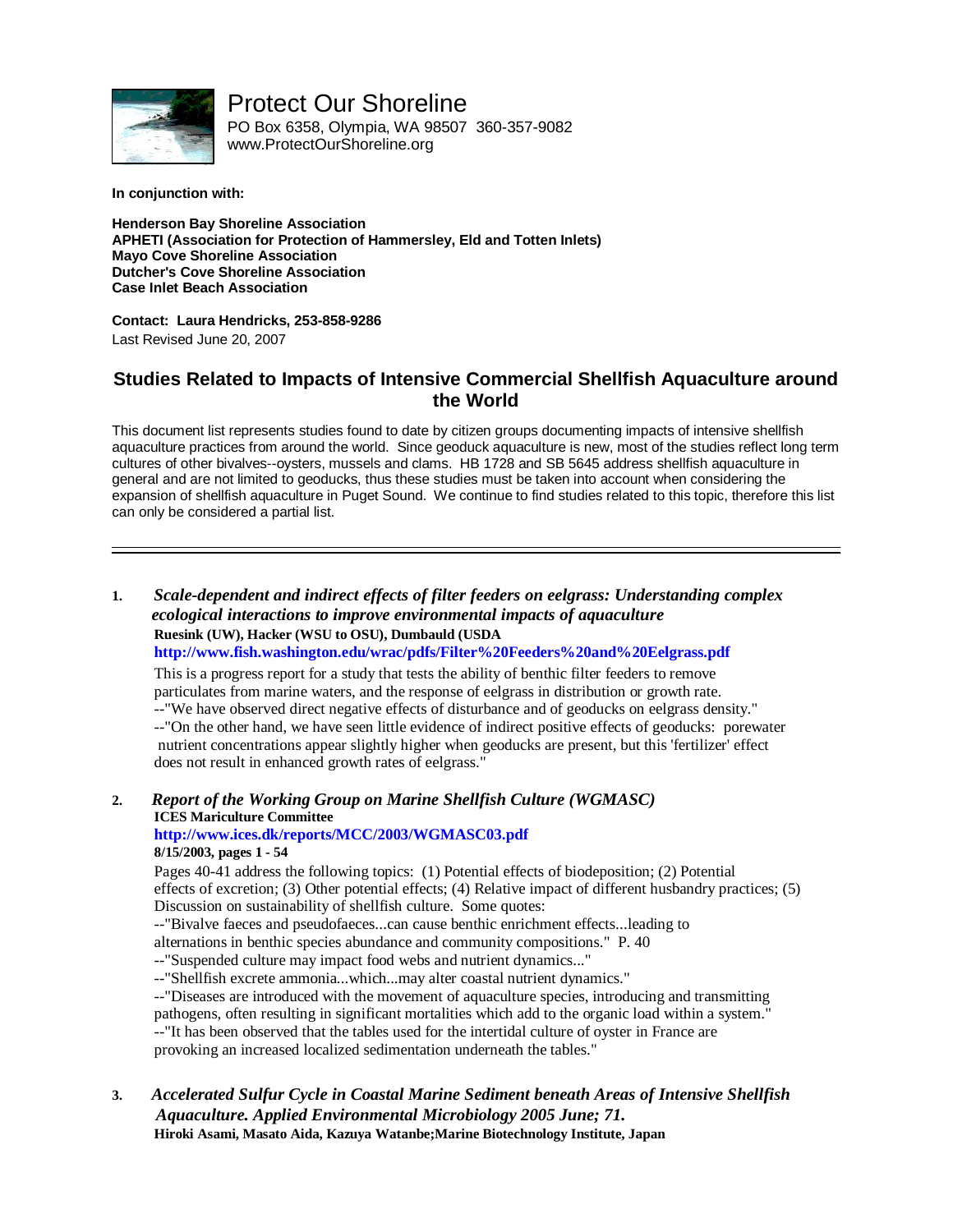Worldwide Studies on Impacts of Shellfish Aquaculture Page 2 of 8

#### **http://www.pubmedcentral.nih.gov/articlerender.fcgi?artid=1151846 June, 2005, pages 2925 - 2933**

FROM ABSTRACT: The Rias coastline (Japan) is punctuated with numerous small, semienclosed bays, many of which have been used as fishing ports. In addition, some bays have also been utilized for intensive commercial shellfish aquaculture (mainly oysters and scallops) and seaweeds for over 30 years, which has become one of the important industries in the Sanriku region. Consequently, sustainable usage of the coastline has currently become an important issue for the Sanriku community, as is the case with other coastal communities.

This study was carried out to investigate possible influences of the aquaculture on sediment prokaryotes. This study looked at prokaryotes in sediments in two bays that were chosen in terms of their similar hydrogeological and chemical characteristics but different usage modes; the Yamada bay has been used for intensive shellfish aquaculture, while the Kamaishi bay has a commercial port and is not used for aquaculture. Results of sediment samples resulted in the hypothesis that sulfate-reducing and sulfur-oxidizing bacteria have become abundant in the Yamada sediment. In addition, potential sulfate reduction and sulfur oxidation rates in the sediment samples were determined, indicating that the sulfur cycle has become active in the Yamada sediment beneath the areas of intensive shellfish aquaculture. Prokaryotes in sediments play crucial roles in the decomposition and mineralization of organic matter in the coastal marine environment. Information obtained in these studies has been combined with results of activity measurements, suggesting that sulfate reduction is the most important electron-accepting process for organic matter decomposition in coastal and continental shelf sediments.

### **4.** *An Overview of Factors Affecting the Carrying Capacity of Coastal Embayments for Mussel Culture*

# **Graeme J. Inglis, et al. Ministry for the Environ**

#### **http://www.govdocs.aquake.org/cgi/reprint/2004/628/6280090.pdf 8/2000, P. 9**

Article suggests parameters for determining phytoplankton abundance, and the effects of intensive farming locally and of the benthic community. Article reports that the Mytilus galloprovincialis is a fouling organism and that it is especially noticeable in poorly flushed waters.

--P. 9 "...organic enrichment of sediments by mussel faeces and pseudofaeces can cause increases in the rates of respiration and oxygen consumption by benthic microorganisms." "Severely affected areas are characterized by films of chenoautorophic sulphur bacteria (Beggiatoa) at the sediment-water interface..."

--P. 13 "Changes in the pattern of nutrient cycling have been linked to outbreaks of toxic red tide organisms (Cembella et al. 1997) and may indirectly affect recruitment of other important marine species. For example, it appears that blooms of the red tide dinoflagellate, Gymnodinium mikimotoi, in Japan are stimulated by increased release of ammonium and other micronutrients from the sea floor."

### **5.** *Pacific Oysters in the European Wadden Sea: an Irreversible Impact in a Highly Protected Ecosystem*

#### **Stefam Nehring, Germany**

**http://www.stefannehring.de/downloads/142\_Nehring-2003\_Aliens-17\_pacific-oyster.pdf 2003, P. 19-21**

--P. 21. Article discusses the cultivation and escapement of the introduced Crassostrea gigas, the Pacific Oyster, as an example of what can happen to the natural ecology of a bay such as the Wadden Sea. The native oyster was originally harvested to extinction. Pacific oyster introduced from 1971. Since Pacific Oyster has a higher growth rate than some other species, there has been a decline in the original species.

--P. 20. "...the threats of intensified aquaculture and increasing international transfer of exotic species for stocking and culture posed to natural communities needs to be pushed up to political agenda."

--P. 21 "...Alien invasions in aquatic systems are irreversible and should be avoided wherever possible."

### **6.** *Impacts of mussel (Mytilus gallprovincialis) farming on oxygen consumption and nutrient recoiling in a eutrophic coastal lagoon.*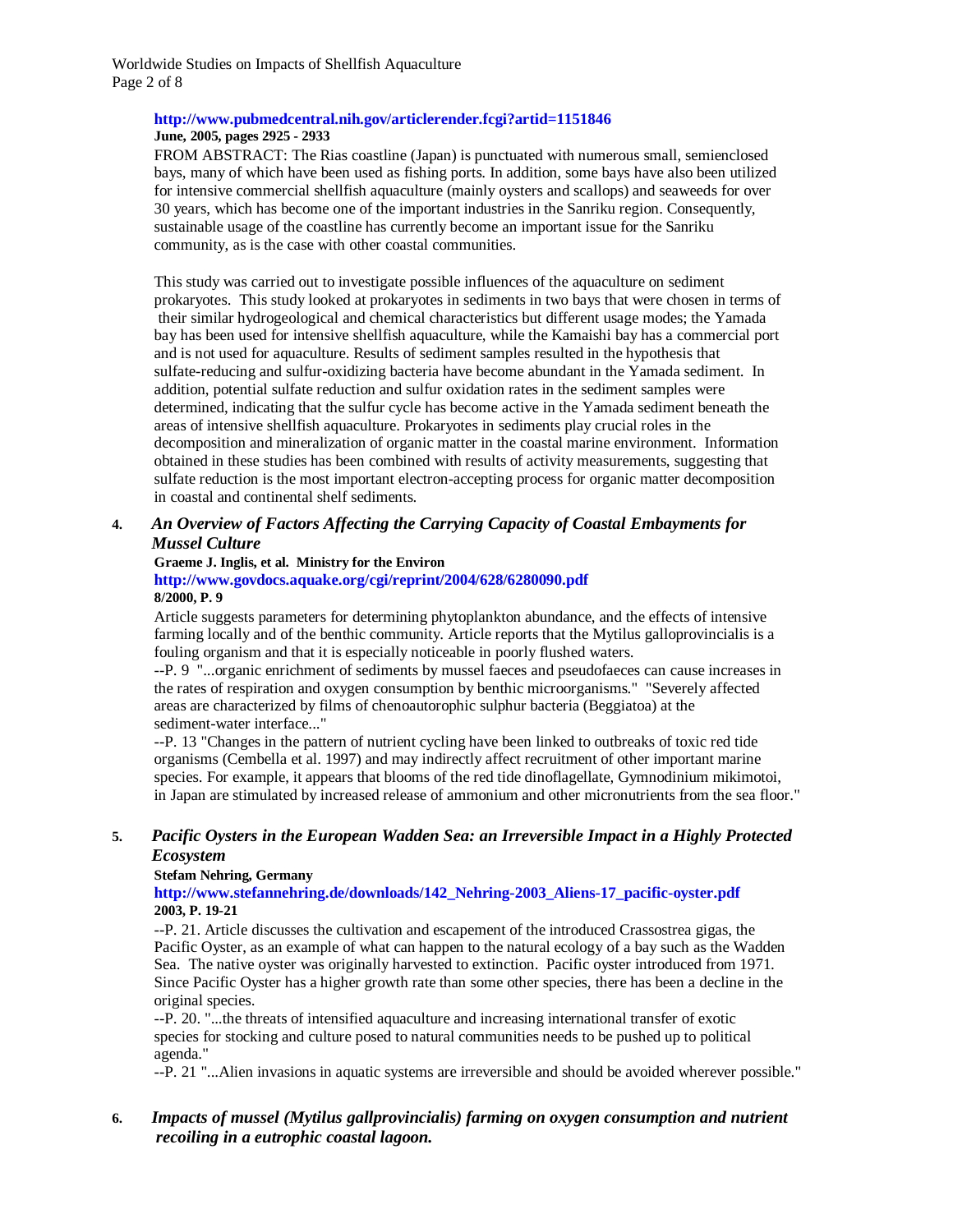Worldwide Studies on Impacts of Shellfish Aquaculture Page 3 of 8

#### **Daniele Nizzoli , David T. Welsh, Marco Bartoli and Pierluigi Viaroli http://www.springerlink.com/content/j0186q2275345v11/fulltext.pdf 2005, P 183-198**

From Abstract: "These results demonstrate that it is essential to take into account the activity of the cultivated organisms and their epiphytic community when assessing the impacts of shellfish farming. Overall, whilst grazing by the mussel rope community could act as a top-down control on the phytoplankton, most of the ingested organic matter is rapidly recycled to the water column as inorganic nutrients, which would be expected to stimulate phytoplankton growth. Consequently, the net effect of the mussel farming on phytoplankton dynamics, may be to increase phytoplankton turnover and overall production, rather than to limit phytoplankton biomass."

### **7.** *Effects of mussel (Perna canaliculus) biodeposit decomposition on benthic respiration and nutrient fluxes*

**Hilke Giles and Conrad A. Pilditch; Department of Biological Sciences, University of Waikato, Private Bag 3105, Hamilton, New Zealand**

#### **http://www.springerlink.com/content/n1534x64288t301t/ June 13, 2006, Abstract**

FROM ABSTRACT: Suspension-feeding bivalves increase the quantity and quality of sedimenting organic matter through the production of faeces and pseudofaeces that are remineralised in coastal sediments and thus increase sediment oxygen demand and nutrient regeneration. Bivalves are intensively cultivated worldwide; however, no bivalve biodeposit decay rates are available to parameterise models describing the environmental effects of bivalve culture. We examined sediment biogeochemical changes as bivalve biodeposits age by incubating coastal sediments to which we added fresh mussel (Perna canaliculus) biodeposits and measured O2 and nutrient fluxes as well as sediment characteristics over an 11-day period. Biodeposits elevated organic matter, chlorophyll a, phaeophytin a, organic carbon and nitrogen concentrations in the surface sediments. Sediment oxygen consumption (SOC) increased significantly immediately after biodeposit addition and remained elevated compared to control cores without additions for the incubation period. This increase is in the range of observed in situ oxygen demand enhancements under mussel farms. Using a first-order G model, study found a decay rate that is 1–2 orders of magnitude higher than published decay rates of coastal sediments without organic enrichment but similar to rates of decaying zooplankton faecal pellets. Ammonium release increased rapidly on the day of biodeposit addition and reached a maximum after 5 days which was 3.6 times higher compared to control cores. During this period ammonium release was significantly higher in the cores with biodeposit additions than in control cores.

#### **8.** *Contrasting the community structure and select geochemical characteristics of three intertidal regions in relation to shellfish farming*

#### **L.I. BENDELL-YOUNG, Department of Biological Sciences, Simon Fraser University, 8888 University Avenue, Burnaby, British Columbia, Canada V5A 1S6**

#### **http://protectourshoreline.org/studies/08BendellShellfishCommunityStructure.pdf**

ABSTRACT: Little is known about the impacts of intensive shellfish farming on intertidal ecosystems. To assess such impacts, several indices of ecosystem structure and select geochemical characteristics were contrasted among three intertidal regions, which represented a gradient of shellfish farming activities, namely (1) no active aquaculture, (2) actively farmed for three years and (3) actively farmed for five years. All three intertidal regions were located in Baynes Sound (British Columbia, Canada) and were geographically similar. Among the three beaches, species richness, community composition, bivalve abundance, biomass, distribution, and composition and surficial sediment per cent organic matter (carbon) and silt were compared. **The intertidal regions that had been used for farming for three and five years had lower species richness, different bivalve composition, abundance and distributions, and a foreshore community dominated by bivalves, as compared to the intertidal region where no active farming occurred. Beaches that were actively farmed also had greater accumulations of organic matter and silt. Simplification of the intertidal benthic community, coupled with accumulations of organic matter and increased siltation, may have altered the ecology of the foreshore region used for intense shellfish harvesting.** To access the foreshore for shellfish farming in a sustainable manner, studies are needed to determine the scale to which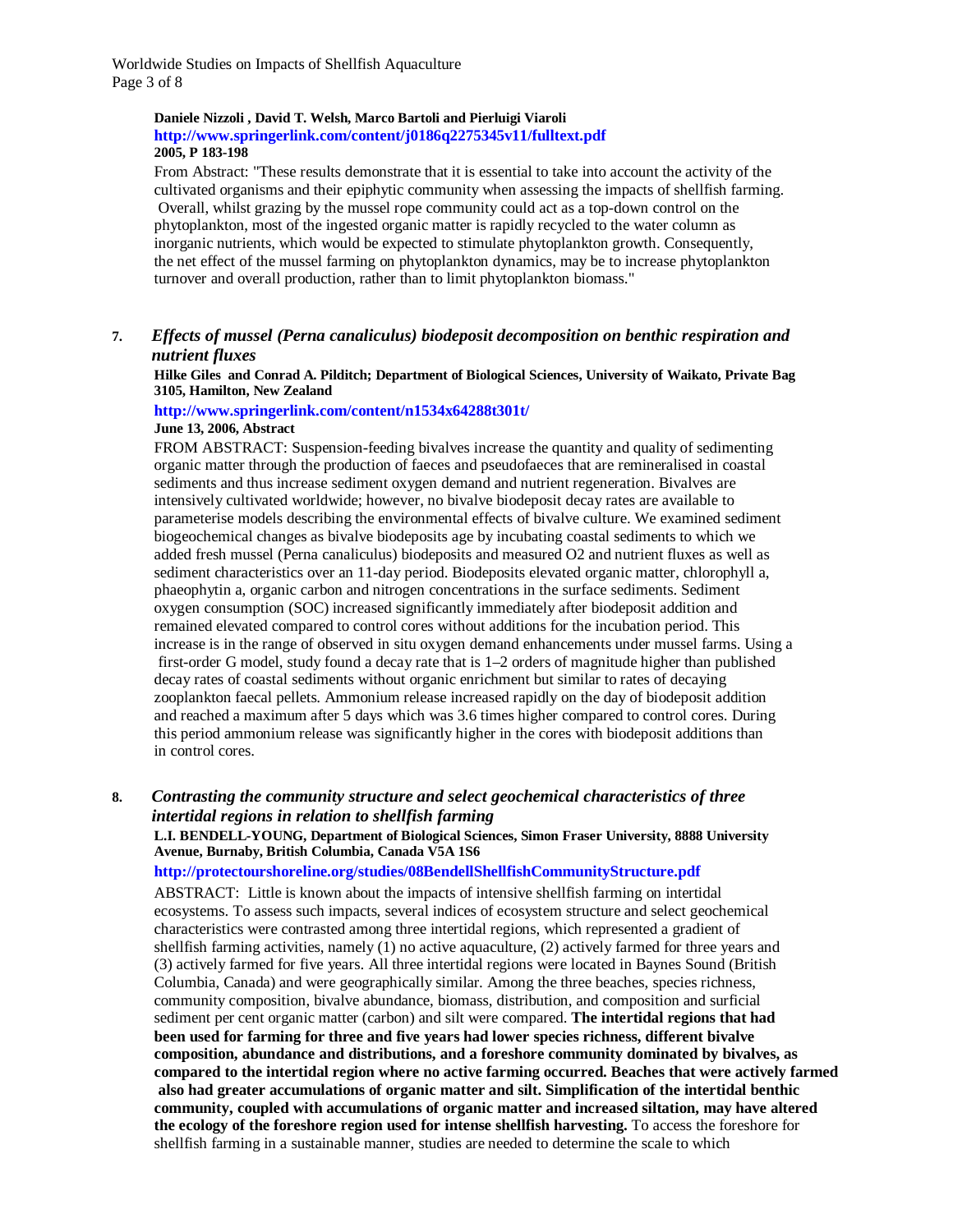intensive use of the foreshore for shellfish purposes alone is feasible without undue harm to the environment.

#### **9.** *Potential Impacts of mechanical cockle harvesting on shorebirds in Golden and Tasman Bays, New Zealand. Doc Science Internal Series 19.* **Frances Schmechel**

#### **http://www.doc.govt.nz/upload/documents/science-and-technical/DSIS19.pdf**

"The cockle (Austrovenus stutchburyi) is abundant in Golden and Tasman Bays, but since mechanical harvesting began there, concern has been expressed about potential adverse impacts of harvesting on shorebirds. Information for Golden and Tasman Bays is sparse, but studies in Europe show a link between the state of shellfish stocks and oystercatcher survival. Bird numbers/densities did not need to be at 'carrying capacity' to be negatively impacted by changes in their food supplies, but only within a range where density-dependent factors were operating. In addition to the direct impacts of food loss, there could also be indirect impacts of harvesting on non-target invertebrates such as tubedwelling polychaete worms on which shorebirds feed. In a study on the Burry Inlet, UK, using methods similar to those in Golden and Tasman Bays on muddy sand with high cockle densities, impacts on non-target species were significant, recovery rates slow, and foraging by shorebirds declined after a short-term increase immediately following the harvesting. Other adverse impacts from harvesting included damage of small cockles; reduced cockle spat numbers over the short term; mixing of anoxic layers of mud with upper layers; and chemical changes in the sediments which inhibit recolonisation. Work in Europe also showed almost complete losses of eel grass (Zostera) beds as a result of harvesting, suggesting that eel grass beds in Golden and Tasman Bays, which are particularly rich communities and may also be important sources of cockle spat,could be sensitive to mechanical harvesting of cockles. Research needs and recommendations for Golden and Tasman Bays are listed. A precautionary approach to management is recommended, in which potentially sensitive areas (those with high cockle densities and tube-dwelling polychaetes) are set asidefrom harvest until the impacts on sediment structure and

# **10.** *Need for restricting bivalve culture in the southern basin of the Lagoon of Venice* **Lu. L Sorokin, O. Giovanardi, F. Pranovi and**

#### **http://www.springerlink.com/content/u53156t15796ql71/fulltext.pdf 1999, P. 141-148**

Abstract: At present, one of the environmental emergencies in the Lagoon of Venice is the impact of short-necked clam (Tapes philippinarum) fishery, which is practically an unregulated fishery. Although one of the proposed solutions would be the restriction of Tapes fishery to licensed areas, high seeding density can cause undesired effects on the environment. In this study several hydrobiological variables are compared between small areas of the Lagoon of Venice traditionally used for bivalve culture (clam, T. philippinarum and mussel, Mytilus galloprovincialis), and areas in the southern basin with seagrass meadows. Labile and suspended organic matter in the water was higher in areas with bivalve farming than in Zostera areas (undisturbed control). The same pattern was recorded for contents of total organic matter and acid volatile sulphides. The biomass of microplankton in farming areas was quite high. Mesozooplanktonwas extremely abundant, particularly at night, when its biomass was 1-2 orders of magnitude higher than during the day. Its composition was different in the culture areas and in Zostera areas. The biomass of Tapes in culture beds and their filtering capacity were also estimated.

### **11.** *Impacts of Intensive Mariculture on Coastal Ecosystems and Environment in China and Suggested Sustainable Management Measures*

#### **Qishing Tang and Jianguang Fang for the Yellow Sea**

## **http://www.protectourshoreline.org/articles/ImpactsIntensiveMaricultureCoastalEcosystemChina.htm**

Discusses impacts of mariculture on ecosystems and the environment.

--"Comparing the present data of benthos biomass of organisms with the historical data, we found that the biomass of seaweed and bivalves in the seabed of intensive mariculture areas has declined dramatically since the 1970s. For example, although the resources of eelgrass Zostera marina were so rich that it could be found almost everywhere along the coastal zone from north to south of China before the 1970s, it is now very difficult to find. Although there are many factors causing the decline of eelgrass resources, the accumulation of bio-sediment from the intensive suspending culture may be the one of the most important factors involved."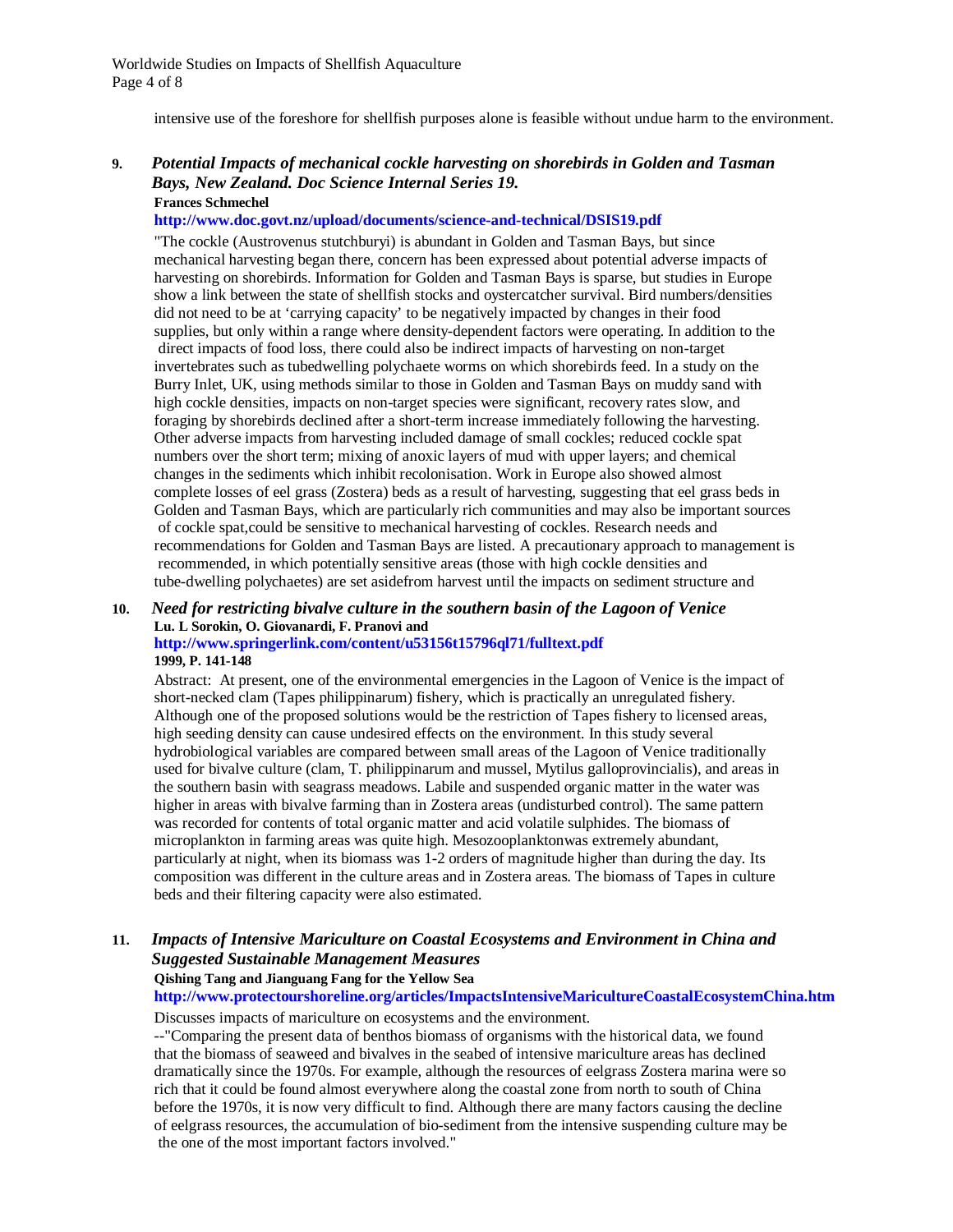Worldwide Studies on Impacts of Shellfish Aquaculture Page 5 of 8

> -- "This biosediment matter can change not only the texture of the seabed, but can also be disturbed into the water column, especially during the storm season. This resuspended particulate not only can cause heavy mortality by blocking the gills of bivalves, but may sometimes induce the occurrence of harmful microalgae blooms because it can increase nutrient concentrations such as N, P, etc., in the intensive mariculture areas very rapidly during a very short period after storms. According to the statistical data, heavy mortality of bivalves cultivated in coastal zone has increased year by year since early 1990s in China. Though it is not known whether such heavy mortalities are caused by the turbidity of seawater, or by disease, it is recognized that the accumulation of bio-sediment on the intensive mariculture seabed is harmful to the ecosystem, the environment, and to mariculture.

#### Recommendations:

1) To establish models to predict the potentiality of new sites for mariculture based on their mariculture carrying capacity and ecological carrying capacity.

2) To pay great attention to study the impact of mariculture on ecosystem and environment, the interaction between mariculture and environment, the relationship between intensive mariculture in the coastal zone and the variability of marine fisheries resources, etc.

3) To re-evaluate intensive mariculture sites in coastal zones not only based on their carrying capacity, but also according to standards of human health.

4) To establish a sustainable management system that can determine and control the mariculture species, areas and scale, density, culture models in different sites based on the specific ecological and environmental conditions of different regions.

**12.** *Effects of physical, chemical and rheological characteristics of mud on bioenergetics and habitat selection of the sommon sole Solea solea.*

**Christine Couturier, PHD Thesis, Funding by EU 5th Framwork Program (ETHOFISH) http://www.ifremer.fr/crema/thesards/CCouturier/couturier\_anglais.htm**

"The ecological impacts of the accumulation of biodeposits in bivalve culture zones are poorly known. But preliminary experiments showed the accumulation of organic matter on sea bed can influence the value of mudflats as nursery grounds for benthic fishes. **The results highlighted that the water viscosity increase can impair the ventilatory activity of fish, reducing their physiological and adaptive performances (behavior and population structure)."**

"The most visible consequence of this filtration process [of bivalves] is the accumulation of faeces and pseudofaeces on sea bed at the vicinity of bivalves farming facilities During periods of intense filtration, shellfish culture in Marenness-Oleror Bay was calculated to generate up to 6 tons (dry weight) of biodeposit per hectare and per day."

#### **13.** *A Review of the ecological implications of mariculture and intertidal harvesting in Ireland* **M.L. Heffernan; Irish Wildlife Manuals No. 7; Series Editor: F. Marnell http://82.112.120.223/PublicationsLiterature/AllPublications/file,2389,en.pdf or http://www.protectourshoreline.org/studies/Review\_Mariculture\_Ireland.pdf**

This literature review study speaks to effects of mussel and clam aquaculture and documents effects (some site specific) of anti-predator netting, hydrology, harvesting, sediment enrichment, etc. P. 80 "We must resist introduction of such a method (as is used in Washington State for culture of Pacific oysters) to Ireland.

P. 96. "...most eipbenthic crustaceans were depressed under the predator exclusion nets compared to the unnetted control."

P. 96. "...the presence of the netting was shown to increase sedimentation which elevated the ground profile by about 10 cm and caused a small but significant increase in the percentage of fines and organic content of the sediment."

**14.** *The Potential Impacts of the Commercial Geoduck (Panope generosa) Hydraulic Harvest Method on Organisms in the Sediment and at the Water-Sediment Interface in Puget* **Georgina Willner**

**http://www.protectourshoreline.org/ThesisGeoduckHarvestImpacts.pdf**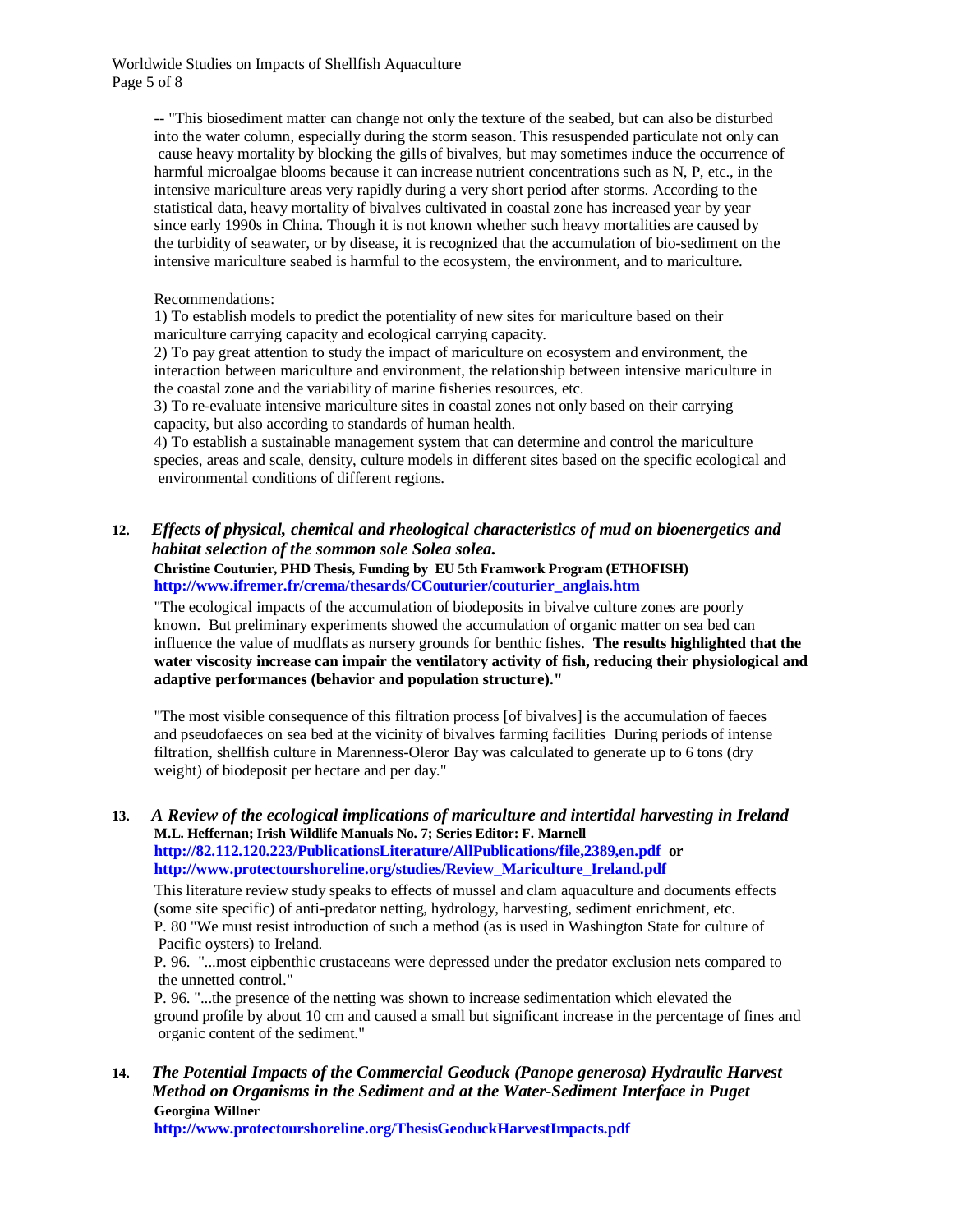Worldwide Studies on Impacts of Shellfish Aquaculture Page 6 of 8

> The Potential Impacts of the Commercial Geoduck Hydraulic Harvest method on Organisms in the Sediment and at the Water-Sediment Interface in Puget Sound. Georgina B. Willner, Masters Thesis, Evergreen State College, June 2006

This document reviews literature related to hydraulic harvest methods of geoducks in subtidal areas of Puget Sound. Conclusions are:

-- All organisms in the sediment are impacted.

-- Sediment changes contribute to community changes, which may cause irreversible changes in the ecosystem functions and nutrient cycling processes could be lost.

-- Organisms removed or killed likely cause changes in cohesiveness and stability of the community structure and their loss may cause modification to microbial distribution, activity and processes that impact nutrient cycles.

-- Changes in function diversity and functional composition of infaunal comminutes will impact ecosystem processes.

-- Pulses of nutrients, pollutants and release of dormant cysts and eggs could cause increase in phytoplankton blooms, paralytic shellfish poisoning and other heath risks to Washington State citizens.

-- The relationship of the geoduck biomass with other organisms has not been studied.

-- Geoduck and other infaunal populations will become fragmented, affecting recovery rates.

### **15.** *Sustainable Shellfish: Recommendations for Responsible Aquaculture* **Heather Deal**

#### **http://www.davidsuzuki.org/files/Oceans/Shellfish.pdf**

Recommends a "precautionary" ecosystem-based management approach. Addresses concerns regarding intensive aquaculture: cumulative effects, biodiversity, carrying capacity, non-native species, siting and disruptions or destruction of fish habitat.

# 16. *Effects of shellfish aquaculture on fish habitat*

**Canadian Science Advisory 2006, P. 25-26.**

**McKindsey, C.W., M.R. Anderson, P. Barnes, S. Courtenay, T. Landry, and M. Skinner http://www.dfo-mpo.gc.ca/csas/Csas/Publications/ResDocs-DocRech/2006/2006\_011\_e.htm**

"Field studies reported in the same study found that mussels consumed (based on stomach content analysis) copepods (<1.5 mm), crab zoeas (2mm), fish eggs (1-2mm), and even amphipods (5-6mm). Subsequent to this, Lehane and Davenport (Lehane and Davenport 2002) showed that mussels consumed organisms up to 3mm in length and that cockles (Cerastoderma edule) and scallops (Aequipecten opercularis) are also capable of consuming considerable quantities of zooplankton, both when suspended in the water column and when on the bottom. The size classes of organisms consumed in these studies suggest that the larvae of most commercial species may be at risk from this type of predation."

#### 17. *A framework for developing "ecological carrying capacity"* **Dr. Roger Newell**

#### **http://www.fra.affrc.go.jp/bulletin/bull/bull19/07.pdf**

P. 1—"This emphasis means that other important aspects of ecosystem carrying capacity, such as the ability of the culture site to process the excrement produced by the animals, may not be adequately modeled."

#### 18. *Ecosystem influences of natural and cultivated populations of suspension-feeding bivalve molluscs*

### **Dr Roger Newell**

**http://www.hpl.umces.edu/faculty/newell/ecobivalve2.pdf**

P.1—"Environmental conditions at bivalve aquaculture sites should be carefully monitored, however, because biodeposition at very high densities may be so intense that the resulting microbial respiration reduces the oxygen content of the surrounding sediments. Reduction in sediment oxygen……….can be toxic to the benthos."

19. *Influence of Eastern Oysters on nitrogen and phosphorus regeneration in Chesapeake Bay, USA* **Dr. Roger Newell**

**http://www.hpl.umces.edu/faculty/newell/Newell%20et%20al.%202005%20NATO%20paper.pdf**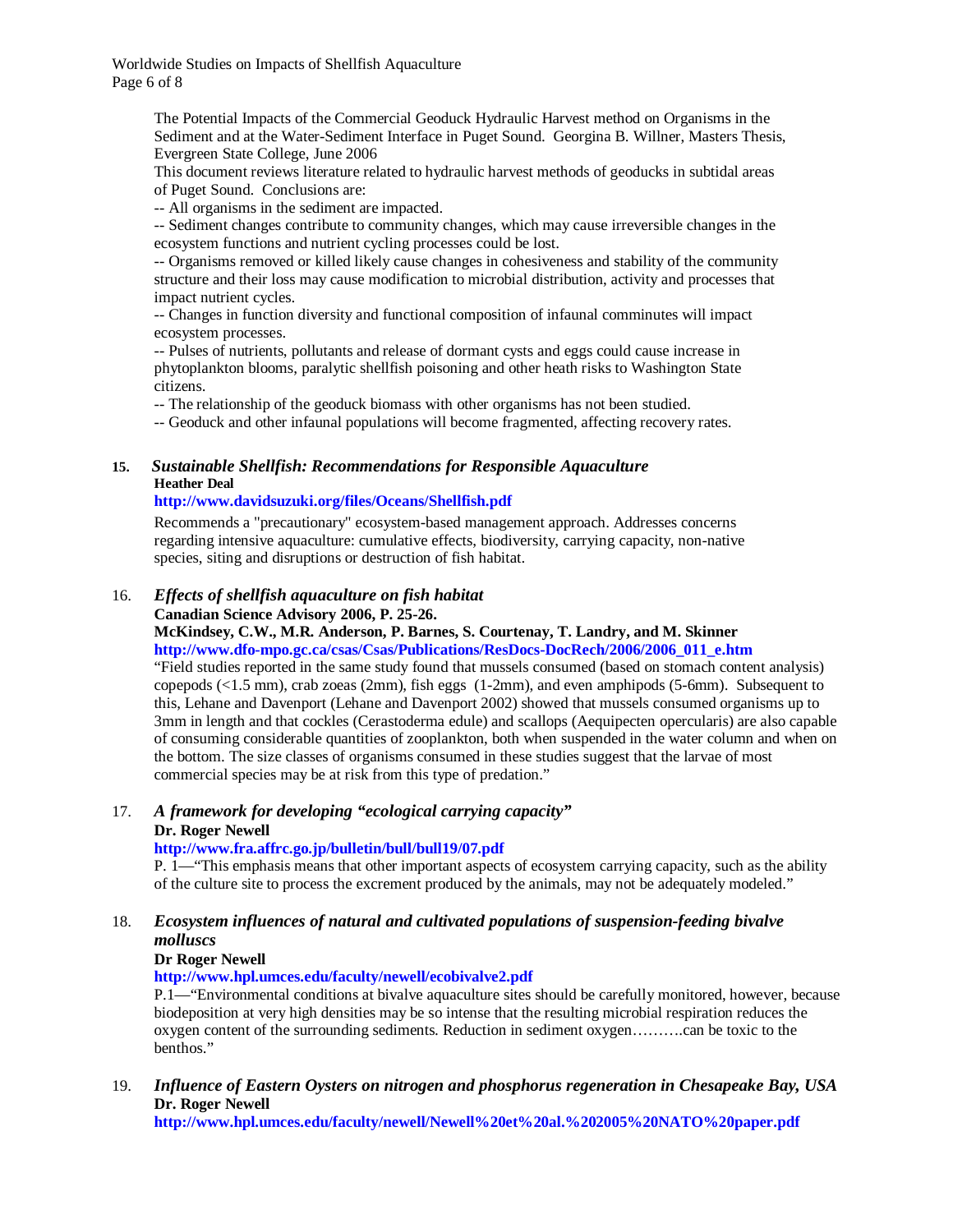Worldwide Studies on Impacts of Shellfish Aquaculture Page 7 of 8

> P. 6—"…once the oyster's nutritional needs are satisfied, even phytoplankton cells are rejected in pseudofeces, in addition to less nutritious detrital and silt particles. This response of eastern oysters ….is quite different from other suspension-feeding bivalves such as infaunal cockles and clams, which mainly regulate their ingestion rates by constraining their clearance rates rather than rejecting excess particles as pseudofeces…"

### 20. *Influence of simulated bivalve biodeposition and microphytobenthos on sediment nitrogen dynamics*.

#### **Dr. Roger Newell**

**http://aslo.org/lo/toc/vol\_47/issue\_5/1367.pdf**

P. 1—"Suspenion-feeding eastern oysters …may then have exerted top-down control on phytoplankton and also reduced turbidities,…..Alternatively, oysters may have simply recycled inorganic nutrients rapidly back to the water column, with no lasting reduction in phytoplankton biomass resulting from oyster feeding activity."

### 21. *Influence of intertidal aquaculture on benthic communities in Pacific Northwest estuaries:scales of disturbance*

#### **Charles Simenstad**

#### **http://estuariesandcoasts.org/cdrom/ESTU1995\_18\_1A\_43\_70.pdf**

P. 65—" Management strategies that fail to consider the tolerance of estuaries to anthropogenic disturbance, such as that posed by intensive aquaculture, may well threaten the sustainability of estuarine resources and ecosystems processes upon which coastal economies depend. Estuaries have a critical role in the life histories of many economically and ecologically important animals. Salmon, herring, smelt, crab and flatfish feed in Pacific Northwest estuaries…. and several species of migratory waterfowl and shorebirds feed on the large invertebrate production that occurs on the mudflats….."

Growth and survival of animals in estuaries not only depends on specific habitats but on linkages between habitats and areas with the estuary."

# **Shellfish Industry Documents of Intensive Commercial Shellfish Aquaculture**

The following documents are the only documents we have seen put forward by the shellfish industry related to intensive geoduck aquaculture. All other documents they cite, to our knowledge, are related to naturally occurring geoduck.

#### **1.** *Comprehensive Literature Review and Synopsis of Issues Relating to Geoduck (Panopea Abrupta) Ecology and Aquaculture Production*

#### **UW, Pacific Shellfish Institute, Baywater Inc. February 6, 2004**

**http://www.protectourshoreline.org/DNR/ComprehensiveLitReview.pdf**

This document, put forward by industry to support geoduck aquaculture, basically documents aspects of naturally occurring geoduck such as life history, predator prey interactions, community effects of geoducks, spatial structure of geoduck populations, etc. It describes geoduck hatchery processes and has general but limited information about the development of geoduck aquaculture production systems in different countries.

Chapter 9 lists three pages of data gaps identifying research needs that include intensive shellfish aquaculture: These gaps include: 1) reproduction, recruitment, and genetic interactions 2) predator-prey interactions 3) community and ecosystem interactions including 4) suspension feeding activities and water column effects 5) sediment interactions 6) farming practices

This document confirms that there are mostly unknowns in the area of intensive geoduck farming and that extensive research is needed before expanding geoduck farming activities.

### **2.** *Programmatic Biolological Evaluation of Potential Impacts of Intertidal Geoduck Culture*